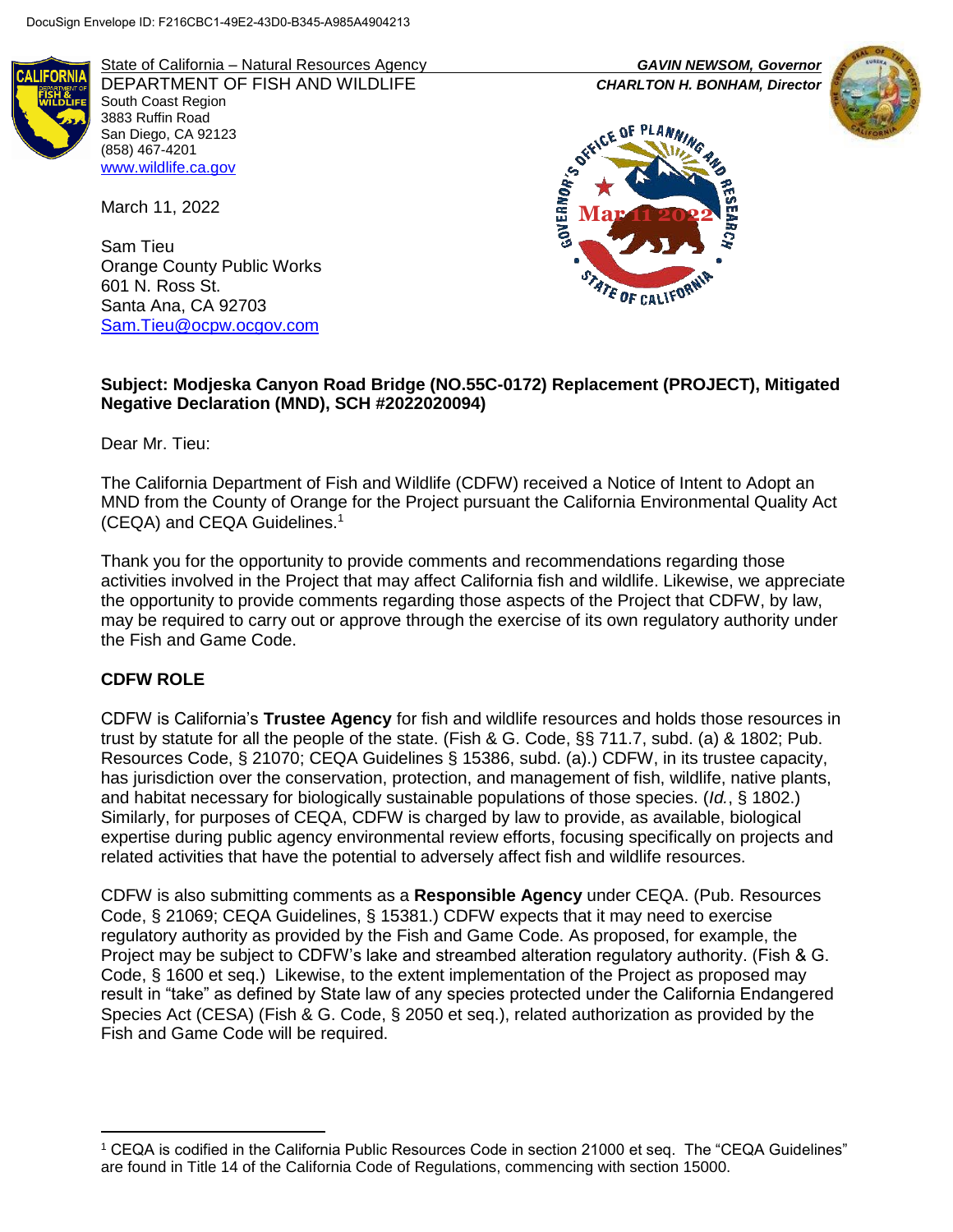Mr. Sam Tieu Orange County Public Works March 11, 2022 Page 2 of 10

# **PROJECT DESCRIPTION SUMMARY**

**Lead Agency:** Orange County Public Works (County)

**Objective:** Orange County Public Works (Lead Agency), in cooperation with the California Department of Transportation (Caltrans), is proposing to replace the Modjeska Bridge (Bridge No. 55C-0172) over Santiago Creek. The existing bridge is a single span and crosses over Santiago Creek. The Project will replace the existing substandard steel bridge; a portion of the construction funding is provided by the Highway Bridge Program (HBP). The proposed replacement structure is a 65'-2" long and 43'-10" wide single span prestressed, precast concrete girder bridge. The bridge will be raised approximately one foot to increase hydraulic conveyance. Tall abutment walls, similar to the existing condition, will be set on spread-footing foundations. Tall wing walls will be required at all corners. The replacement bridge will have 12-foot-wide lanes and will include 8-foot minimum width shoulders.

The narrow road and limited extent of existing right of way requires the replacement structure be placed in the same location as the existing structure. Because of the steep, winding nature of the Modjeska Grade detour and the desire to provide suitable emergency ingress and egress, the new bridge will be constructed in stages to allow one lane of alternating traffic during construction. During the first stage, a temporary bridge approximately 80 feet long will be placed within the footprint of the new bridge, reducing environmental and right of way impacts to the same as needed for only the new bridge. The temporary bridge will contain both directions of travel on one lane, utilizing a temporary traffic signal, while the existing bridge is removed for the second construction stage, one lane of alternating traffic is shifted to the new bridge, the temporary bridge is removed, and the remaining half of the new bridge is constructed. Contractor staging areas are anticipated to be situated on the closed portion of the existing road approaches and potentially on property just west of the north abutment.

The Biological Study Area (BSA) is defined as the proposed Project Impact Area (PIA), plus a 100 foot buffer including potential staging areas and access routes. The BSA is approximately 6.70 acres.

**Location:** The Modjeska Canyon Road Bridge Project is located on Modjeska Canyon Road where the road crosses Santiago Creek, in the eastern part of Orange County near the Cleveland National Forest.

**Biological Setting:** Modjeska Canyon is on the western slope of the Santa Ana Mountains. Santiago Creek is an intermittent creek that flows under the bridge with western sycamore, the occasional white alder, and smaller vegetation along the stream. Dominant vegetation cover within the BSA include urban, disturbed, annual grassland, stream channel, coastal sage scrub, and riparian woodland. The Santiago Creek corridor may supply habitat connectivity for terrestrial and aquatic species; however, the MND states that Santiago Creek is not identified as an Essential Connectivity Area by CDFW (CDFW 2020). Please note that the Essential Connectivity project was prepared to identify very large blocks of contiguous undeveloped land throughout California. It was not intended for smaller scale applications or to infer the importance of more local wildlife movement corridors within NCCPs or comparatively urban/rural landscapes of California. The Essential Connectivity project is therefore not applicable to the current project.

The Project will have approximately 0.12 acre of temporary impacts and approximately 0.04 acre of permanent impacts to riparian woodland habitat. including the anticipated removal of approximately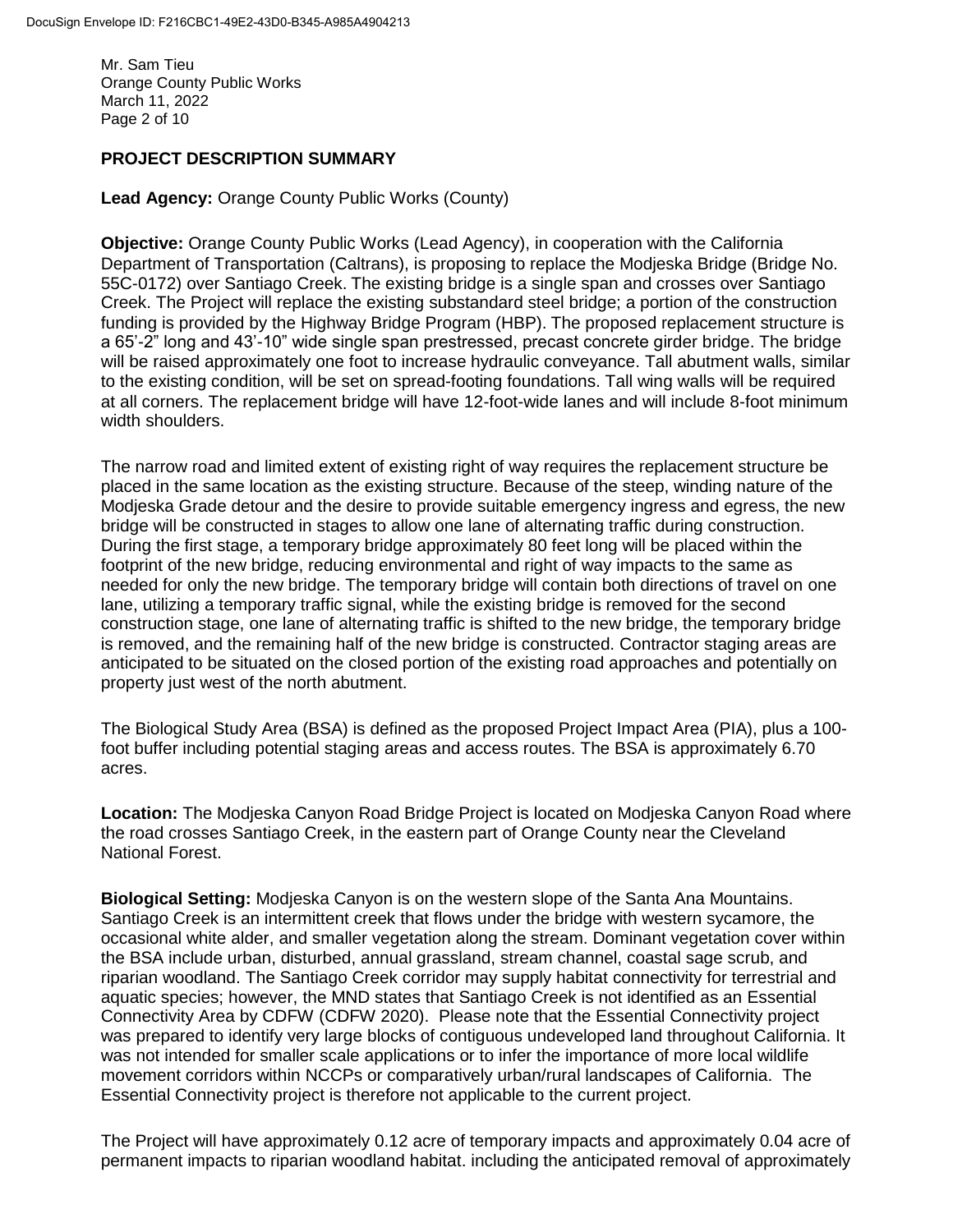Mr. Sam Tieu Orange County Public Works March 11, 2022 Page 3 of 10

16 large diameter trees. However, all tree resources will be evaluated to determine where trees may remain protected in place without damaging essential root systems within the tree drip lines.

The MND indicates that the study area contains United States Fish and Wildlife Service (USFWS) designated Critical Habitat for arroyo toad (*Anaxyrus californicus;* ESA-listed endangered). Arroyo toad habitat suitability assessments and subsequent focused surveys yielded no observations of arroyo toad adults, juveniles, larvae, or egg strands. The results therefore concluded that arroyo toad are currently absent from the survey area including the portion of Santiago Creek within the BSA. Combining these findings with the results of the arroyo toad habitat suitability assessment, and Forest Service findings that no suitable arroyo toad habitat is present within any of these creeks within the Cleveland National Forest, the Lead Agency states that no suitable arroyo toad habitat would be considered present within the BSA or PIA.

Special status species including Coast Range newt (*Taricha torosa*), western spadefoot (*Spea hammondii*), coastal California gnatcatcher (gnatcatcher; *Polioptila californica*; ESA-listed threatened), least Bell's vireo (vireo; *Vireo bellii pusillus;* CESA- and ESA-listed endangered), coast patch-nosed snake (*Salvadora hexalepis virgultea*), coastal whiptail *(Aspidoscelis tigris stejnegeri*), orange-throated whiptail (*Aspidoscelis hyperythra*), red-diamondback rattlesnake (*Crotalus ruber*), southern California legless lizard (*Anniella stebbinsi*), two-striped gartersnake (*Thamnophis hammondii*), and western pond turtle (*Actinemys marmorata*) have a low to moderate potential to occur within the BSA due to presence of potentially suitable habitat in the surrounding area. The coast horned lizard (*Phrynosoma coronatum*) was considered to have a high potential to occur within the BSA due to the presence of suitable habitat and recent nearby occurrences approximately one mile south of the Project area.

The County coordinated with Caltrans and USFWS regarding the potential presence of the federally listed vireo and gnatcatcher,and to develop proposed avoidance and minimization measures, despite the lack of suitable habitat within the BSA.

The stream drains most of the northern Santa Ana Mountains and is a tributary to the Santa Ana River. The location of the stream is well defined and is currently not adjacent to the abutments during low flows. The subsurface conditions encountered at the Project site consist of a mixture of coarse-grained soils, sands, and mostly silty clay from the Riverwash, Cieneba, and Sorrento series. These soils extend approximately 6 feet below the ground surface.

**Timeframe:** Overall construction is anticipated to take eight months and estimated to begin in 2023. The new bridge will be constructed in phases with a temporary bridge placed within the footprint of the new bridge to allow traffic to pass during the construction period.

#### **COMMENTS AND RECOMMENDATIONS**

CDFW offers the comments and recommendations below to assist the County in adequately identifying and/or mitigating the Project's significant, or potentially significant, direct and indirect impacts on fish and wildlife (biological) resources. Editorial comments or other suggestions are also be included to improve the document. Based on the potential for the Project to have a significant impact on biological resources, CDFW concludes that a Mitigated Negative Declaration is appropriate for the Project.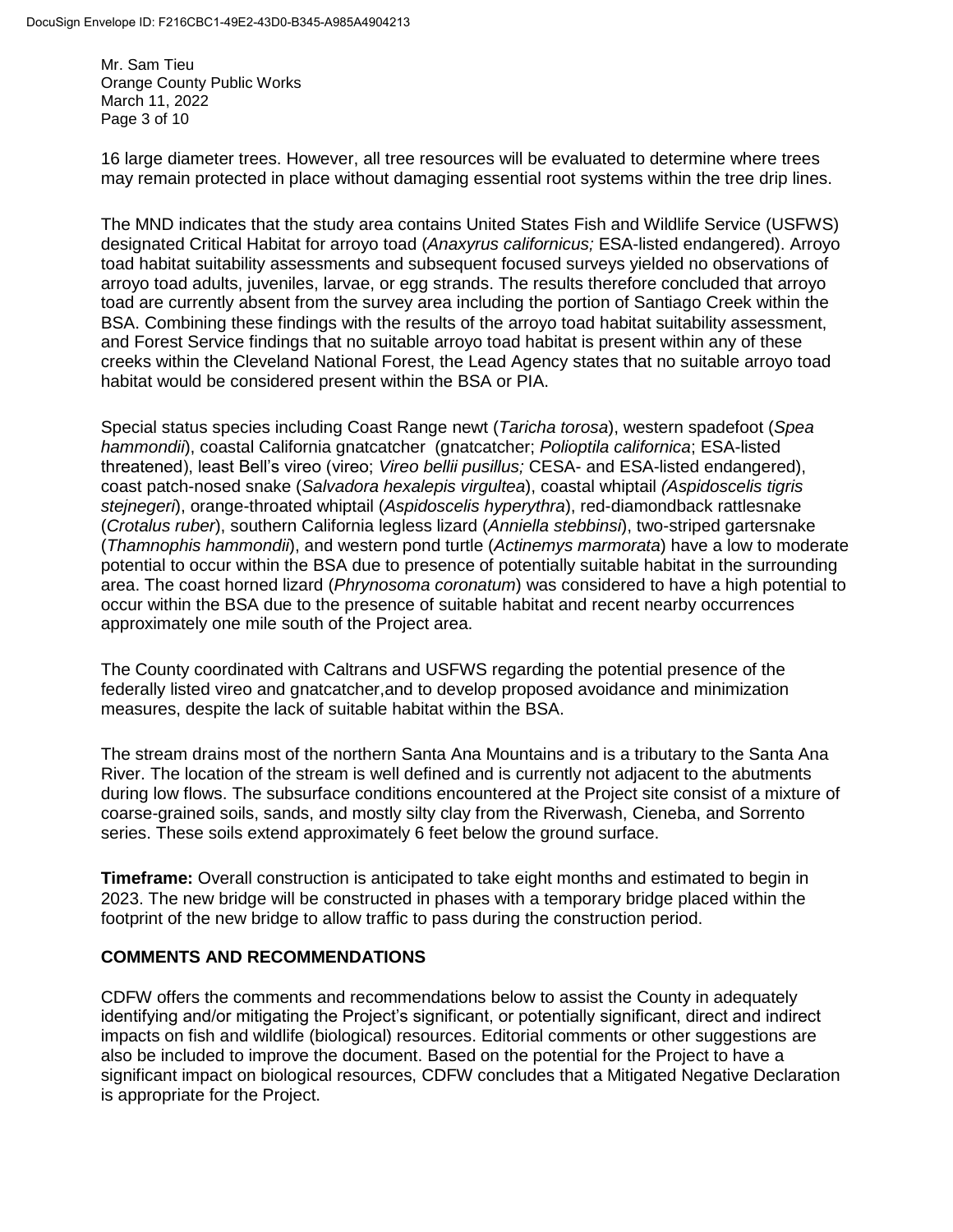Mr. Sam Tieu Orange County Public Works March 11, 2022 Page 4 of 10

## **Mitigation Measure or Alternative and Related Impact Shortcoming**

#### **COMMENT #1: Timing of Wildlife and Plant Surveys**

Field surveys were conducted on September 27, 2019 and included walking meandering transects through the entire BSA, observing vegetation communities, compiling notes on observed flora and fauna, and assessing the potential for existing habitat to support sensitive plants and wildlife. These surveys fall outside of the spring nesting and blooming season and are also over two years old. CDFW generally recommends surveys for both wildlife and plants be conducted within one to two years from Project commencement, and that protocol surveys be performed for listed species, where suitable habitat occurs, to determine their potential presence and the need for further avoidance or mitigation.

**Recommendation #1:** In the absence of having performed focused/protocol surveys, CDFW recommends that a biological monitor be present during construction if performed during the breeding season to identify if any state or federal listed species may be present. If listed species are identified in or in close proximity to the work, CDFW and/or USFWS should be contacted immediately to determine if further measures are necessary to avoid impacts to such species.

#### **COMMENT #2: Bat Surveys**

**Issue:** It is unclear from the Biological Resources document whether bat surveys were included in the field surveys.

**Why impact would potentially occur:** Bat colonies may be found in many kinds of structures including bridges. As the Project consists of replacing an existing bridge within riparian woodland habitat, there appears to be potential for the presence of a bat colony within the Project site.

**Evidence impact would be significant:** Multiple bat species that are considered a species of special concern (SSC) by CDFW may occur in the environmental setting of the Project.

**To reduce impacts to less than significant:** CDFW recommends performing bat surveys to determine the potential for roost sites in the construction area, which may lead to further measures to be implemented to avoid impacts to bats and their roosts during construction.

**Recommendation #2:** CDFW recommends the following protocol be incorporated into the bat field surveys.

- 1. An initial bat survey should be conducted during the maternity season (March 1 to August 31) by a qualified bat biologist to confirm if any maternity colonies have been established within the Project site. Survey protocol should include an appropriate combination of suitable habitat inspection and sampling, as well as at least one evening emergence and acoustic survey. Any ground disturbance or removal of vegetation/suitable roosting habitat should be conducted no more than three days after pre-construction surveys are completed. Eviction of any bats found day-roosting during the maternity season should be avoided.
- 2. If an active roost is identified during maternity season, CDFW requests the opportunity to review any mitigation and exclusion plans for concurrence prior to implementation. Removal of the roost should only occur outside of the maternity season, when the mitigation plan has been approved by the County and by CDFW, and only when bats are not present in the roost. The mitigation plan should detail the methods of excluding bats from the roost and the plans for a replacement roost in the vicinity of the Project site.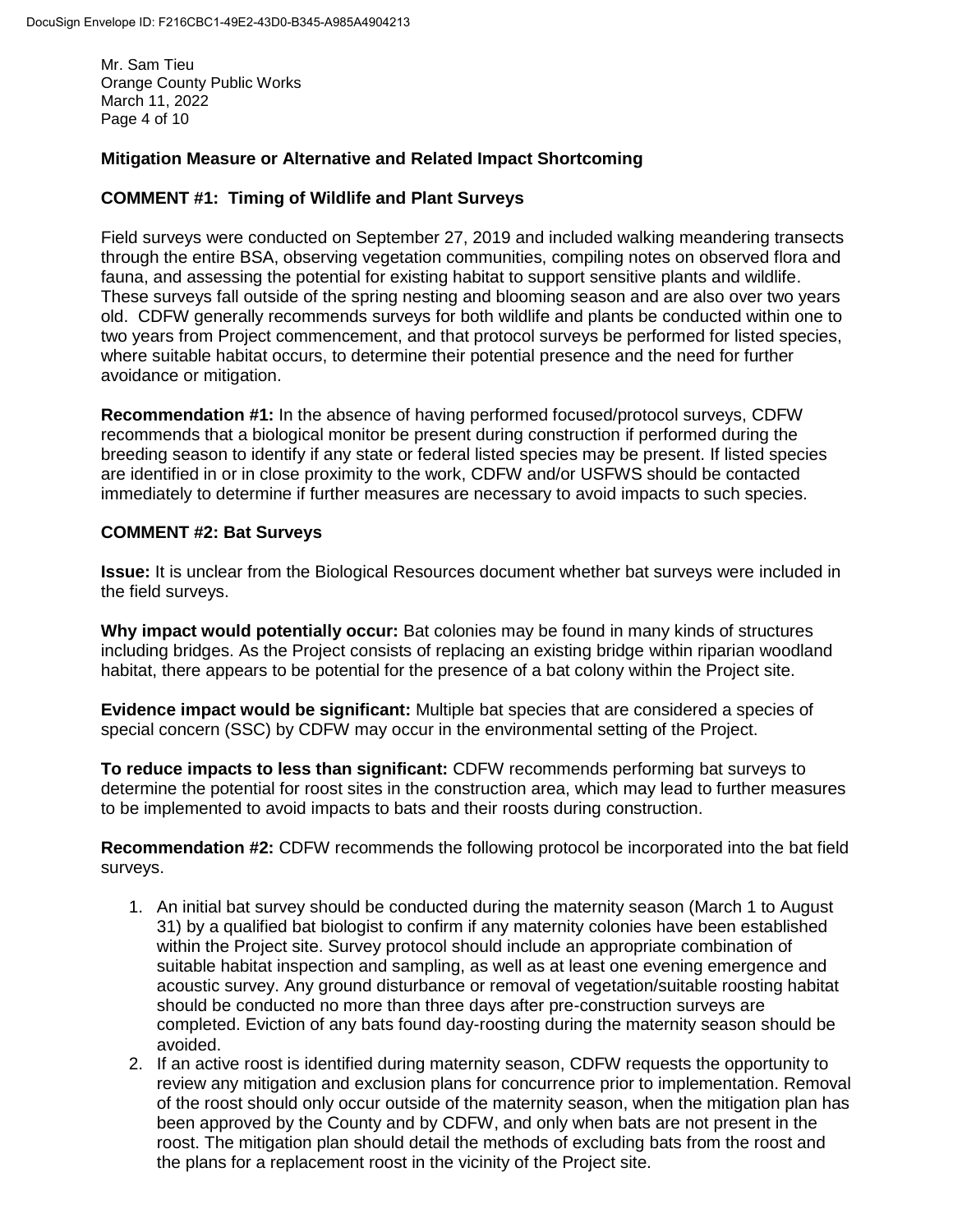Mr. Sam Tieu Orange County Public Works March 11, 2022 Page 5 of 10

- 3. If special-status bat species or a maternity roost of any bat species is present, but no direct removal of active roosts will occur, specific avoidance measures should be determined by the bat biologist, which may include implementation of a construction-free buffer around the active roost. Combustion equipment such as generators, pumps, and vehicles should not be parked or operated under or adjacent to the roost habitat. Vibration and noise should be avoided, and personnel should not be present directly under the colony.
- 4. If the pre-construction survey determines that no active roosts are present, then trees/suitable habitat should be removed within three days following the pre-construction survey. All potential roost trees should be removed in a manner approved by a qualified bat biologist, which may include presence of a biological monitor. Additionally, all construction activity in the vicinity of an active roost should be limited to daylight hours.

#### **COMMENT #3: Scientific Collecting Permit and Species Relocation Plan**

**Issue:** According to the Biological Resources report, twelve special status species have a potential to occur within the BSA. Although MM BIO-10, MM BIO-12, and MM BIO-13 provide measures to avoid impacts to special status wildlife species, none of these measures include the requirement to obtain a Scientific Collecting Permit (SCP) from CDFW prior to any relocation of a species. A SCP is required by CDFW in order to legally handle and relocate special status species, as described in Section 650, Title 14, California Code of Regulations.

**Recommendation #3:** Due to the possible presence of multiple special status species, CDFW recommends that the biological monitor possess or obtain a Scientific Collecting Permit and be qualified to relocate any special status wildlife from the Project site. A Species Relocation Plan may further be appropriate to establish protocol for relocation of wildlife, including guidelines for the SCP-holding biologist to capture unharmed and release such found species in appropriate habitat an adequate distance from the project site. Additionally, if any CESA- and/or ESA-listed species are found during construction, coordination and direction from CDFW and/or the USFWS, respectively, shall be required.

To reduce potential impacts to the special status wildlife species, CDFW recommends the below language be incorporated into MM BIO-10, MM BIO-12, and/or MM BIO-13 regarding species relocation:

*"[a] Biological Monitor shall be present on site during all vegetation clearing and construction activities, even if special status wildlife are not detected during pre-construction surveys. If any special status wildlife enters the construction area following pre-construction trapping, the Biological Monitor shall have the authority to halt construction that could harm wildlife, until the individual can be captured and relocated. The Biological Monitor shall contact the Construction Lead and CDFW immediately to notify them of the observation. If the wildlife individual has not*  been captured after four days of trapping, the Construction Lead shall contact CDFW to determine *whether trapping will be extended, or for authorization to continue construction activities."*

#### **COMMENT #4: Wetland Permitting Obligations**

According to "Response to Question c)" in the MND,

"construction activities within Santiago Creek would be limited to temporary ground disturbance associated with construction on the new bridge structure, and any diversion or dewatering activities necessary to avoid work occurring within flowing waters. Due to these temporary construction activities, the Project is anticipated to have approximately 0.04 acres of temporary impacts to the Santiago Creek channel, a water of the U.S. and State,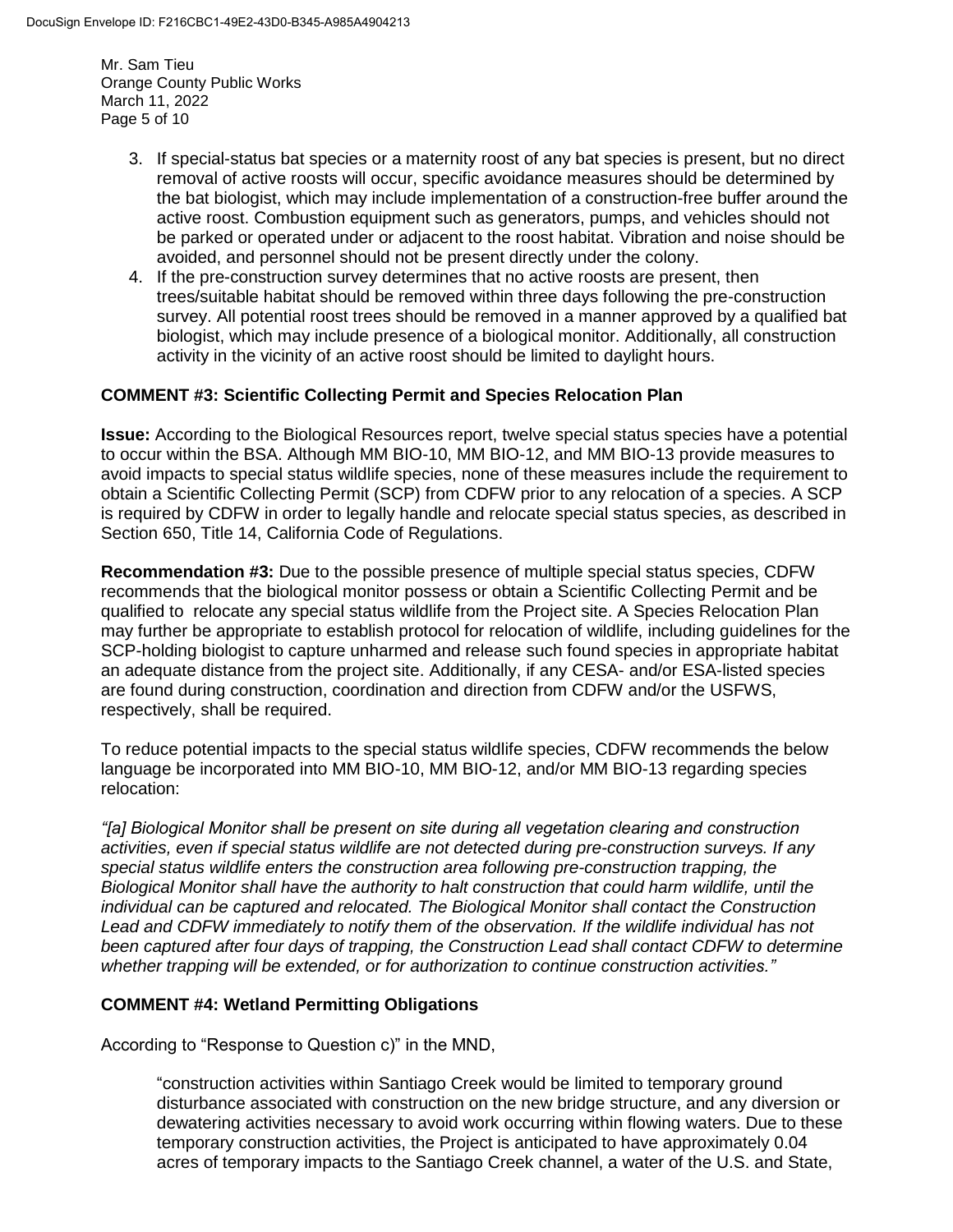Mr. Sam Tieu Orange County Public Works March 11, 2022 Page 6 of 10

> and CDFW jurisdictional habitat. Permanent impacts to Santiago Creek, as a result of the proposed Project, are not anticipated" (Orange County Public Works, 2022).

CDFW has regulatory authority over activities in streams that will divert or obstruct the natural flow, or change the bed, channel, or bank (which may include associated riparian resources) of any river, stream, or lake or use material from a river, stream, or lake. For any such activities, the project applicant (or "entity") must provide written notification to CDFW pursuant to section 1600 *et seq*. of the Fish and Game Code. Based on this notification and other information, CDFW determines whether a Lake and Streambed Alteration Agreement (LSAA) with the applicant is required prior to conducting the proposed activities. CDFW's issuance of a LSAA for a project that is subject to CEQA will require CEQA compliance actions by CDFW as a Responsible Agency. If any construction equipment or activities may impact the bed, bank, or channel of Santiago Creek, we encourage you to consult further with CDFW regarding the possible submittal of a LSAA Notification package. A Notification package for a LSAA may be obtained by accessing CDFW's web site at [http://www.wildlife.ca.gov/Conservation/LSA.](https://gcc02.safelinks.protection.outlook.com/?url=https%3A%2F%2Furldefense.com%2Fv3%2F__http%3A%2Fwww.wildlife.ca.gov%2FConservation%2FLSA__%3B!!KL1yqyOaGX2drUI!2NrzUnfFRbZFIdsNgaqSOT0shw66APwQrIPALYb0Hv4UhTdm4JldrMp5DRKDmdZdqqc%24&data=04%7C01%7CAlexandra.Troeller%40Wildlife.ca.gov%7C3c6c24c5d0cf42148cc408da0057aa33%7C4b633c25efbf40069f1507442ba7aa0b%7C0%7C0%7C637822673766092027%7CUnknown%7CTWFpbGZsb3d8eyJWIjoiMC4wLjAwMDAiLCJQIjoiV2luMzIiLCJBTiI6Ik1haWwiLCJXVCI6Mn0%3D%7C3000&sdata=AMF%2BNZ0GdMd1y8VbxGNN1nCYmFRZXOsu4Q8jt%2FEkpxI%3D&reserved=0)

## **ENVIRONMENTAL DATA**

CEQA requires that information developed in environmental impact reports and negative declarations be incorporated into a data base which may be used to make subsequent or supplemental environmental determinations. (Pub. Resources Code, § 21003, subd. (e).) Accordingly, please report any special status species and natural communities detected during Project surveys to the California Natural Diversity Database (CNDDB). The CNNDB field survey form can be filled out and submitted online at the following link:

[https://wildlife.ca.gov/Data/CNDDB/Submitting-Data.](https://wildlife.ca.gov/Data/CNDDB/Submitting-Data) The types of information reported to CNDDB can be found at the following link: [https://www.wildlife.ca.gov/Data/CNDDB/Plants-and-Animals.](https://www.wildlife.ca.gov/Data/CNDDB/Plants-and-Animals)

# **ENVIRONMENTAL DOCUMENT FILING FEES**

The Project, as proposed, would have an impact on fish and/or wildlife, and assessment of environmental document filing fees is necessary. Fees are payable upon filing of the Notice of Determination by the Lead Agency and serve to help defray the cost of environmental review by CDFW. Payment of the environmental document filing fee is required in order for the underlying project approval to be operative, vested, and final. (Cal. Code Regs, tit. 14, § 753.5; Fish & G. Code, § 711.4; Pub. Resources Code, § 21089.)

#### **CONCLUSION**

CDFW appreciates the opportunity to comment on the MND to assist the County of San Diego in identifying and mitigating Project impacts on biological resources.

Questions regarding this letter or further coordination should be directed to Alex Troeller, environmental scientist at (858) 354-4299 or [Alex.Troeller@wildlife.ca.gov.](mailto:Alex.Troeller@wildlife.ca.gov)

Sincerely,<br> **Docusigned** by:

David Mayer

 $-$ D700B4520375406... David Mayer Environmental Program Manager South Coast Region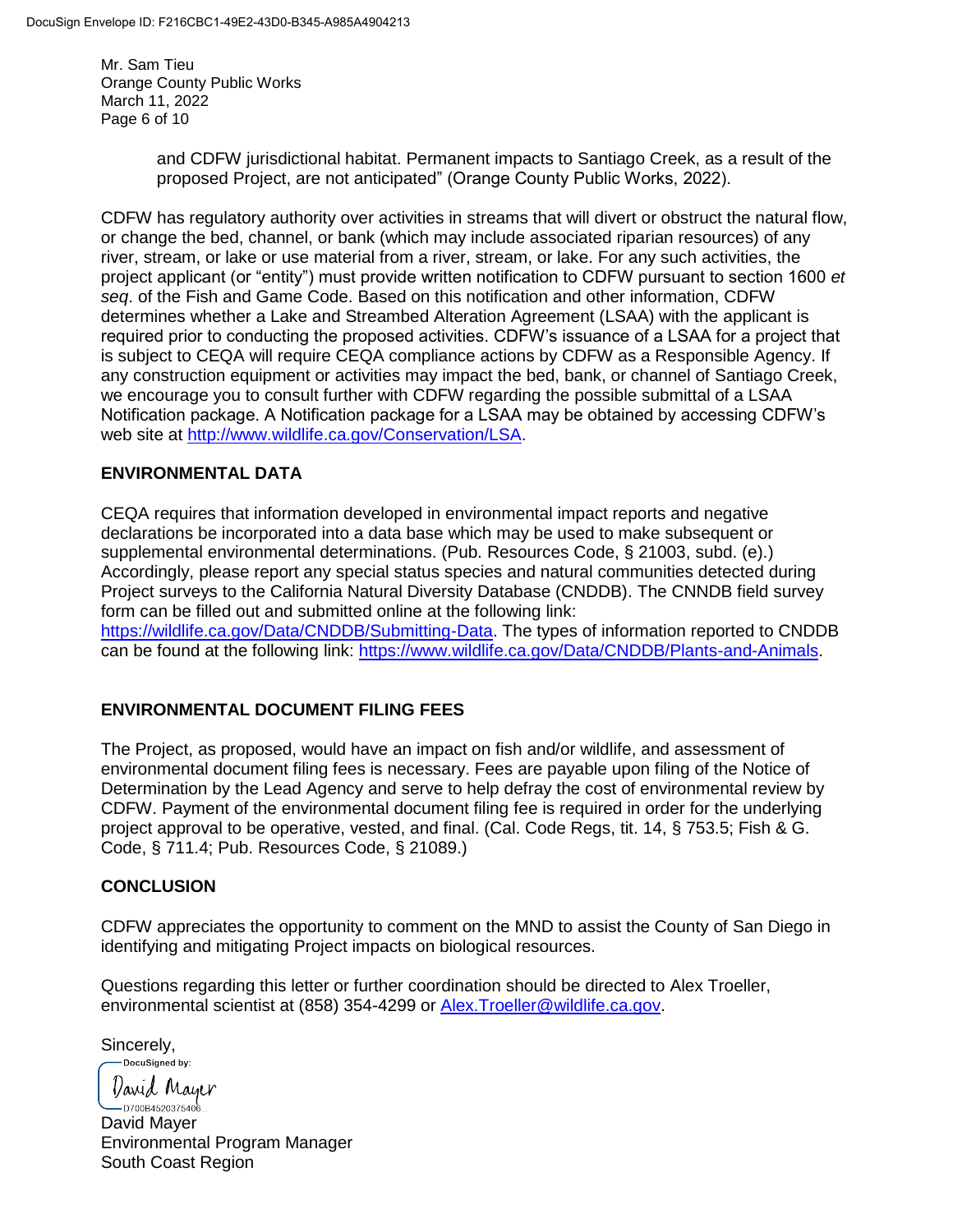Mr. Sam Tieu Orange County Public Works March 11, 2022 Page 7 of 10

#### Attachments:

A. CDFW Comments and Recommendations

ec: CDFW

Jennifer Turner, San Diego - [Jennifer.Turner@wildlife.ca.gov](mailto:Jennifer.Turner@wildlife.ca.gov) Cindy Hailey, San Diego – [Cindy.Hailey@wildlife.ca.gov](mailto:Cindy.Hailey@wildlife.ca.gov) State Clearinghouse, Office of Planning and Research – [State.Clearinghouse@opr.ca.gov](mailto:State.Clearinghouse@opr.ca.gov) Jonathan Snyder, USFWS - Jonathan\_D\_Snyder@fws.gov

## **REFERENCES**

California Department of Fish and Wildlife. 2020. CWHR Life History Accounts and Range Maps. Available at:<http://www.dfg.ca.gov/biogeodata/cwhr/cawildlife.aspx>

California Natural Diversity Database (CNDDB). 2021. RareFind 5 [Internet]. California Department of Fish and Wildlife, Government Version.

Orange County Public Works (OCPW). 2022. Modjeska Canyon Road Bridge (No. 55C‐0172) Replacement Project Initial Study No. IP 22‐0017.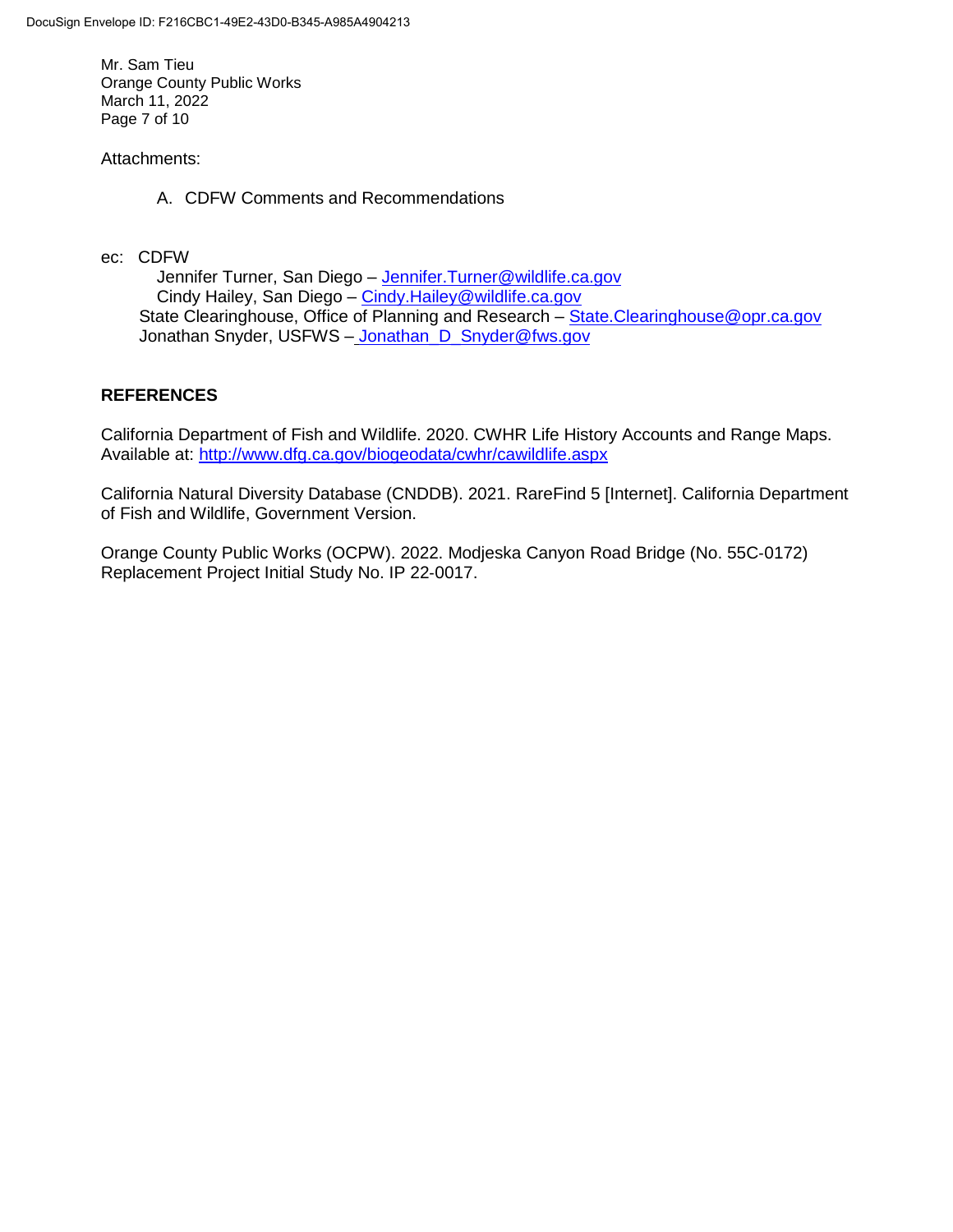Mr. Sam Tieu Orange County Public Works March 11, 2022 Page 8 of 10

# **Attachment A:**

# **Summary of CDFW Recommendations:**

|                      | <b>Measures</b>                                                                                                                                                                                                                                                                                                                                                                                                                                                                                                                                                                                                                                                                                                                                                                                                                                                                                                                                                                                                                                                                                                                                                                                                                                                                                                             | <b>Timing</b>                           | <b>Responsible</b><br><b>Party</b>          |
|----------------------|-----------------------------------------------------------------------------------------------------------------------------------------------------------------------------------------------------------------------------------------------------------------------------------------------------------------------------------------------------------------------------------------------------------------------------------------------------------------------------------------------------------------------------------------------------------------------------------------------------------------------------------------------------------------------------------------------------------------------------------------------------------------------------------------------------------------------------------------------------------------------------------------------------------------------------------------------------------------------------------------------------------------------------------------------------------------------------------------------------------------------------------------------------------------------------------------------------------------------------------------------------------------------------------------------------------------------------|-----------------------------------------|---------------------------------------------|
|                      | Recommendation                                                                                                                                                                                                                                                                                                                                                                                                                                                                                                                                                                                                                                                                                                                                                                                                                                                                                                                                                                                                                                                                                                                                                                                                                                                                                                              |                                         |                                             |
| Recommendation<br>#1 | CDFW recommends that a biological<br>monitor be present during construction if<br>performed during the breeding season to<br>identify if any state or federal listed<br>species may be present. If listed species<br>are identified in or in close proximity to<br>the work, CDFW and/or USFWS should<br>be contacted immediately to determine if<br>further measures are necessary to avoid<br>impacts to listed species.                                                                                                                                                                                                                                                                                                                                                                                                                                                                                                                                                                                                                                                                                                                                                                                                                                                                                                  | Prior to<br>Project<br>commencem<br>ent | <b>Orange County</b><br><b>Public Works</b> |
| Recommendation<br>#2 | CDFW recommends the following<br>protocol be incorporated into the bat field<br>surveys.<br>An initial bat survey should be conducted<br>during the maternity season (March 1 to<br>August 31) by a qualified bat biologist to<br>confirm if any maternity colonies have<br>been established within the Project site.<br>Survey protocol should include an<br>appropriate combination of suitable<br>habitat inspection and sampling, as well<br>as at least one evening emergence and<br>acoustic survey. Any ground disturbance<br>or removal of vegetation/suitable roosting<br>habitat should be conducted no more<br>than three days after pre-construction<br>surveys are completed. Furthermore,<br>eviction of any bats found day-roosting<br>during the maternity season should be<br>avoided.<br>If an active roost is identified during<br>maternity season, CDFW requests the<br>opportunity to review any mitigation and<br>exclusion plans for concurrence prior to<br>implementation. Removal of the roost<br>should only occur outside of the maternity<br>season, when the mitigation plan has<br>been approved by the County and by<br>CDFW, and only when bats are not<br>present in the roost. The mitigation plan<br>should detail the methods of excluding<br>bats from the roost and the plans for a | Prior to<br>construction<br>activities  | <b>Orange County</b><br><b>Public Works</b> |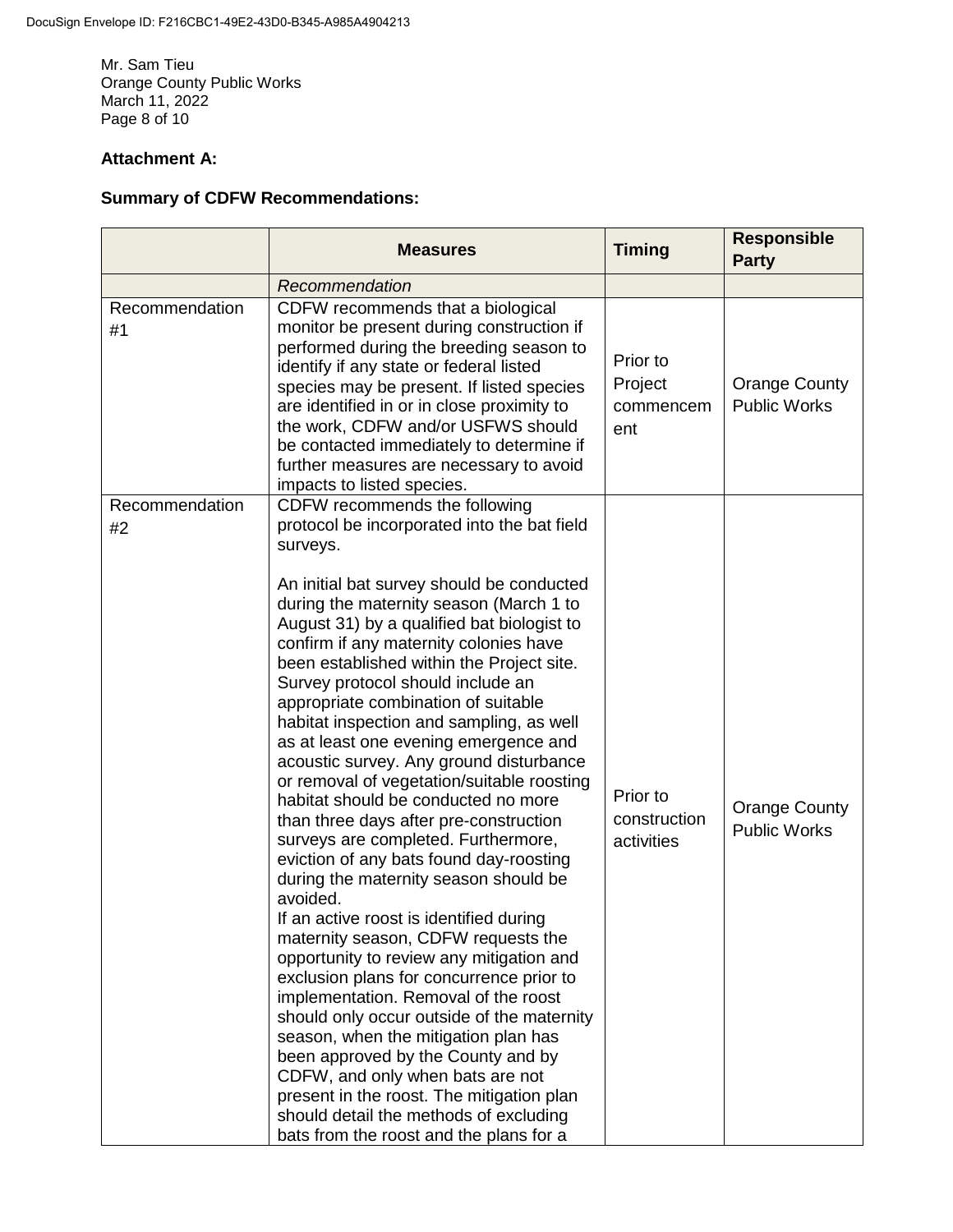Mr. Sam Tieu Orange County Public Works March 11, 2022 Page 9 of 10

|                      | replacement roost in the vicinity of the<br>Project site.                                                                                                                                                                                                                                                                                                                                                                                                                                                                                                                                 |                                        |                                             |
|----------------------|-------------------------------------------------------------------------------------------------------------------------------------------------------------------------------------------------------------------------------------------------------------------------------------------------------------------------------------------------------------------------------------------------------------------------------------------------------------------------------------------------------------------------------------------------------------------------------------------|----------------------------------------|---------------------------------------------|
|                      | If special-status bat species or a<br>maternity roost of any bat species is<br>present, but no direct removal of active<br>roosts will occur, specific avoidance<br>measures should be determined by the<br>bat biologist, which may include<br>implementation of a construction-free<br>buffer around the active roost.<br>Combustion equipment such as<br>generators, pumps, and vehicles should<br>not be parked or operated under or<br>adjacent to the roost habitat. Vibration<br>and noise should be avoided, and<br>personnel should not be present directly<br>under the colony. |                                        |                                             |
|                      | If the pre-construction survey determines<br>that no active roosts are present, then<br>trees/suitable habitat should be removed<br>within three days following the pre-<br>construction survey. All potential roost<br>trees should be removed in a manner<br>approved by a qualified bat biologist,<br>which may include presence of a<br>biological monitor. Additionally, all<br>construction activity in the vicinity of an<br>active roost should be limited to daylight<br>hours.                                                                                                  |                                        |                                             |
| Recommendation<br>#3 | To reduce potential impacts to the special<br>status wildlife species, CDFW<br>recommends the below language be<br>incorporated into MM BIO-10, MM BIO-<br>12, and/or MM BIO-13 regarding species<br>relocation:                                                                                                                                                                                                                                                                                                                                                                          |                                        |                                             |
|                      | "[a] Biological Monitor shall be present on<br>site during all vegetation clearing and<br>construction activities, even if special<br>status wildlife are not detected during pre-<br>construction surveys. If any special status<br>wildlife enters the construction area<br>following pre-construction trapping, the<br>Biological Monitor shall have the authority<br>to halt construction that could harm<br>wildlife, until the individual can be<br>captured and relocated. The Biological<br><b>Monitor shall contact the Construction</b>                                         | Prior to<br>construction<br>activities | <b>Orange County</b><br><b>Public Works</b> |